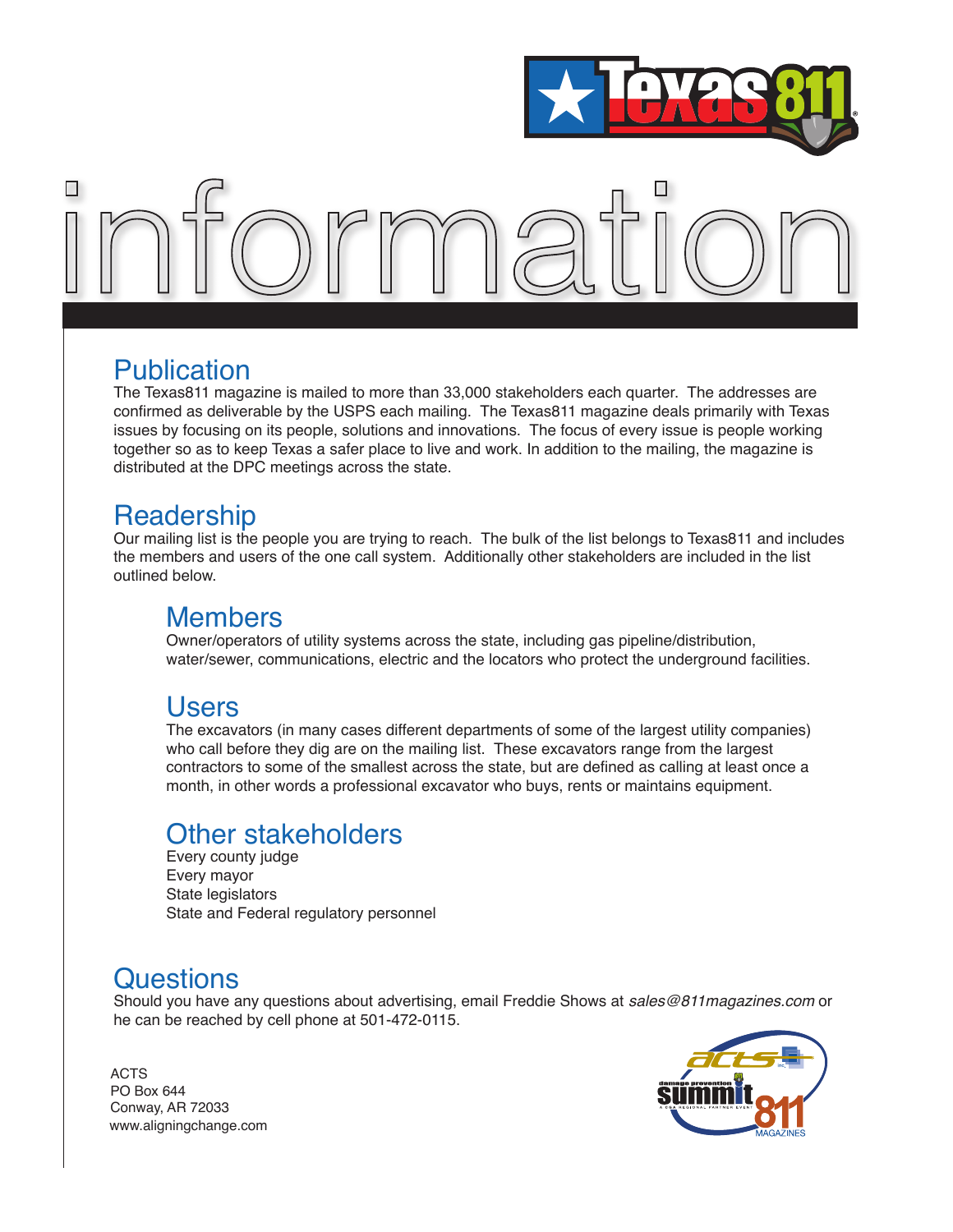

# **rates 1x** 2x 3x 4x

| 2 page spread                     | 11,073 | 10,519 | 9,966 | 9,412 |  |
|-----------------------------------|--------|--------|-------|-------|--|
| Full page                         | 6,712  | 6,376  | 6,041 | 5,704 |  |
| $1/2$ page                        | 4,564  | 4,334  | 4,106 | 3,879 |  |
| 1/2 page island                   | 5,101  | 4,847  | 4,576 | 4,320 |  |
| $1/3$ page                        | 3,692  | 3,508  | 3,321 | 3,136 |  |
| $1/4$ page                        | 3,222  | 3,059  | 2,899 | 2,737 |  |
|                                   |        |        |       |       |  |
| Back cover (+30%)                 | 8,726  | 8,289  | 7,853 | 7,416 |  |
| Inside front cover (+20%)         | 8,054  | 7,652  | 7,249 | 6,846 |  |
| Inside back cover (+15%)          | 7,719  | 7,333  | 6,947 | 6,561 |  |
| Opposite table of contents (+15%) | 7,719  | 7,333  | 6,947 | 6,561 |  |
|                                   |        |        |       |       |  |